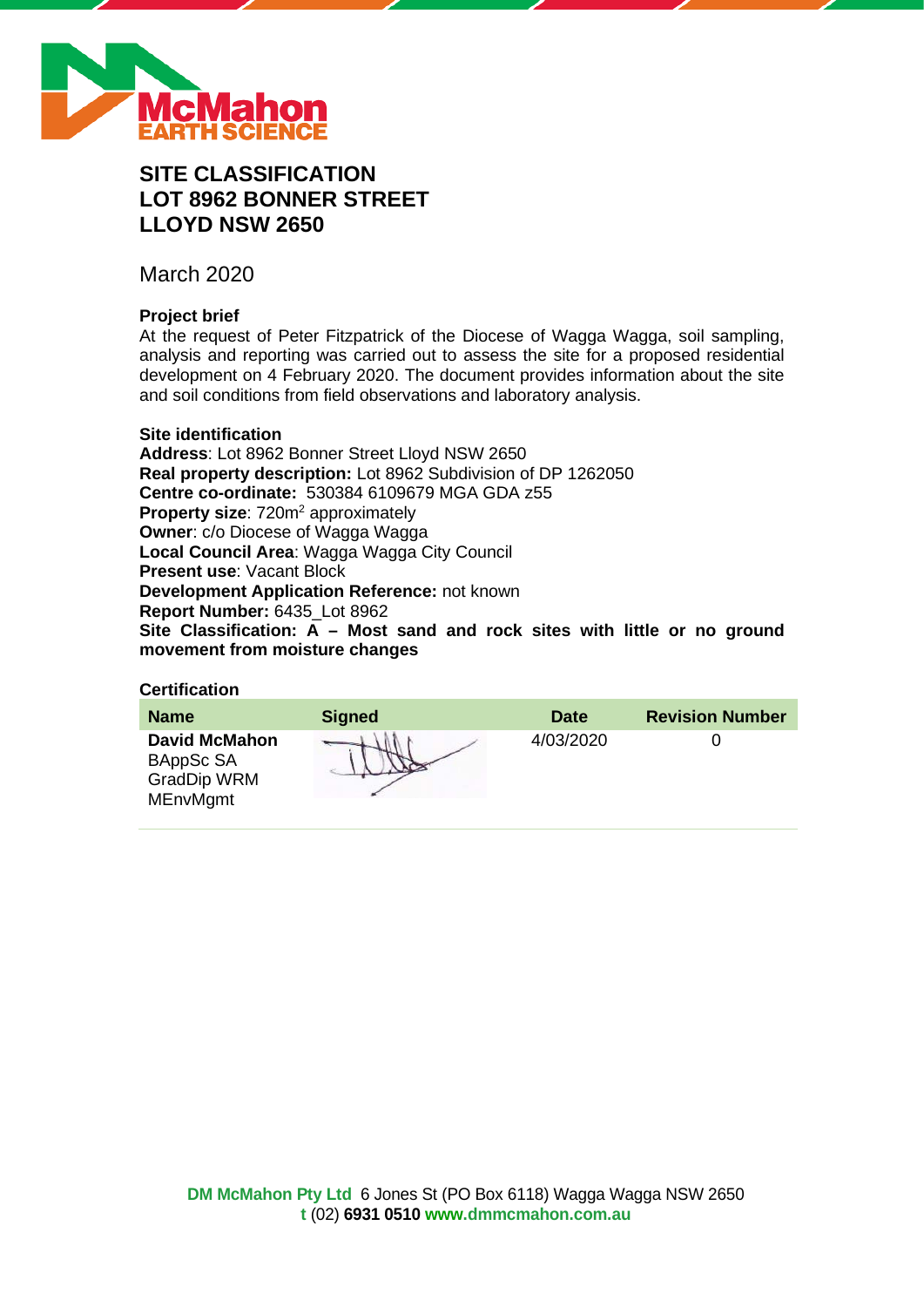### **Physical characteristics of the site**

A desktop review and investigation of the topography, hydrology, soil, lithology, geology and hydrogeology of the site has been undertaken and are as follows:

## **Topography**

The Lake Albert 1:25,000 Topographic Map (Sheet 8327-1S) indicates that the site is located at an elevation of approximately 257m AHD. The site landform is classed as a simple slope and the slope class is gently inclined.

### **Vegetation**

The site is devoid of vegetation.

### **Hydrology**

The nearest named waterway is Stringybark Creek located 3414m to the south east of the site. Due to the relative incline of the site, rainfall is likely to both run off and infiltrate into the relatively permeable topsoil.

### **Weather**

The average rainfall for Wagga Wagga is approximately 526.8mm per annum, with the wettest months being October, June and July. Annual mean evaporation for the region is 1715.5mm with mean daily evaporation ranges from 1.2mm in July to 9.2mm in January. Wagga Wagga is characterised by cold wet winters and hot dry summers with mean maximum temperatures ranging from 12.9°C in July to 31.9 °C in January and mean minimum temperatures ranging from 1.3ºC in July to 15.9ºC in February. Rainfall, temperature and evaporation data from Wagga Wagga Agricultural Institute 73127 (www.bom.gov.au).

### **Soil & Landform**

The site lies within the mapping unit ld from the Soil Landscapes of the Wagga Wagga 1:100 000 Sheet (DLWC, 1997). The map unit ld is described as:

# *ld – Lloyd (Erosional Landscapes)*

*Landscape*: rolling low hills on Ordovician metasedimentary rocks. Local relief 30–90 m; slopes 10–20%. Broad crests and ridges; long waning mid to lower slopes; broad drainage depressions. Variable rock outcrop 0–50%. Extensively to completely cleared mid to high open-forest.

*Soils*: shallow (<0.5 m), moderately well-drained Paralithic Leptic Rudosols (Lithosols) on some crests, ridges and upper slopes; deep (1.0–1.5 m), imperfectly drained Red Kurosols (Red Podzolic Soils) on other crests and upper slopes; moderately deep (0.5– 1.0m), moderately well-drained Red Chromosols and Kurosols (Red Podzolic Soils) on mid to lower slopes; and moderately deep (0.5–1.0 m), imperfectly drained Brown Kurosols (Yellow Podzolic Soils) in drainage lines.

*Limitations*: high erosion hazard; steep slopes (localised); localised rock outcrop; localised poor drainage; localised waterlogging; foundation hazard (localised); mass movement; shallow, stony and strongly acid soils (on ridges and upper slopes); localised aluminium toxicity; localised salinity.

### **Lithology and Geology**

Undivided Ordovician metasedimentary rocks—thinly interbedded siltstones, shales and phyllites, with minorschists and minor quartzites. Lithology is highly variable

over a short distance. Relatively thick (1 m to several metres) colluvial and slopewash clayey sediments occur on lower slopes and in drainage depressions. There is generally no rock outcrop, but occasionally <50% (at sites usually underlain by sandstone).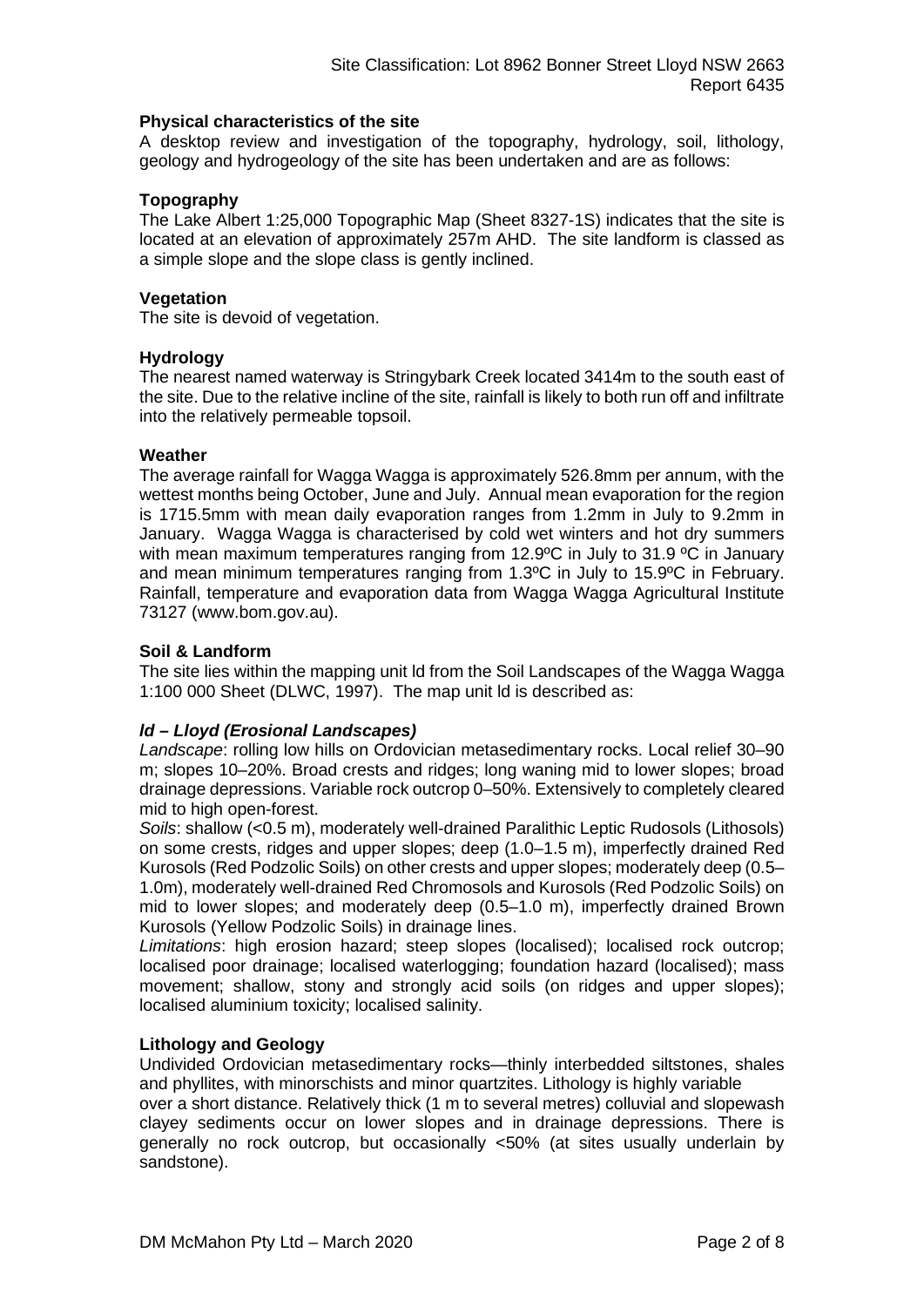# **Hydrogeology**

From the Geoscience Australia hydrogeology dataset, the groundwater beneath the site is described as porous, extensive highly productive aquifers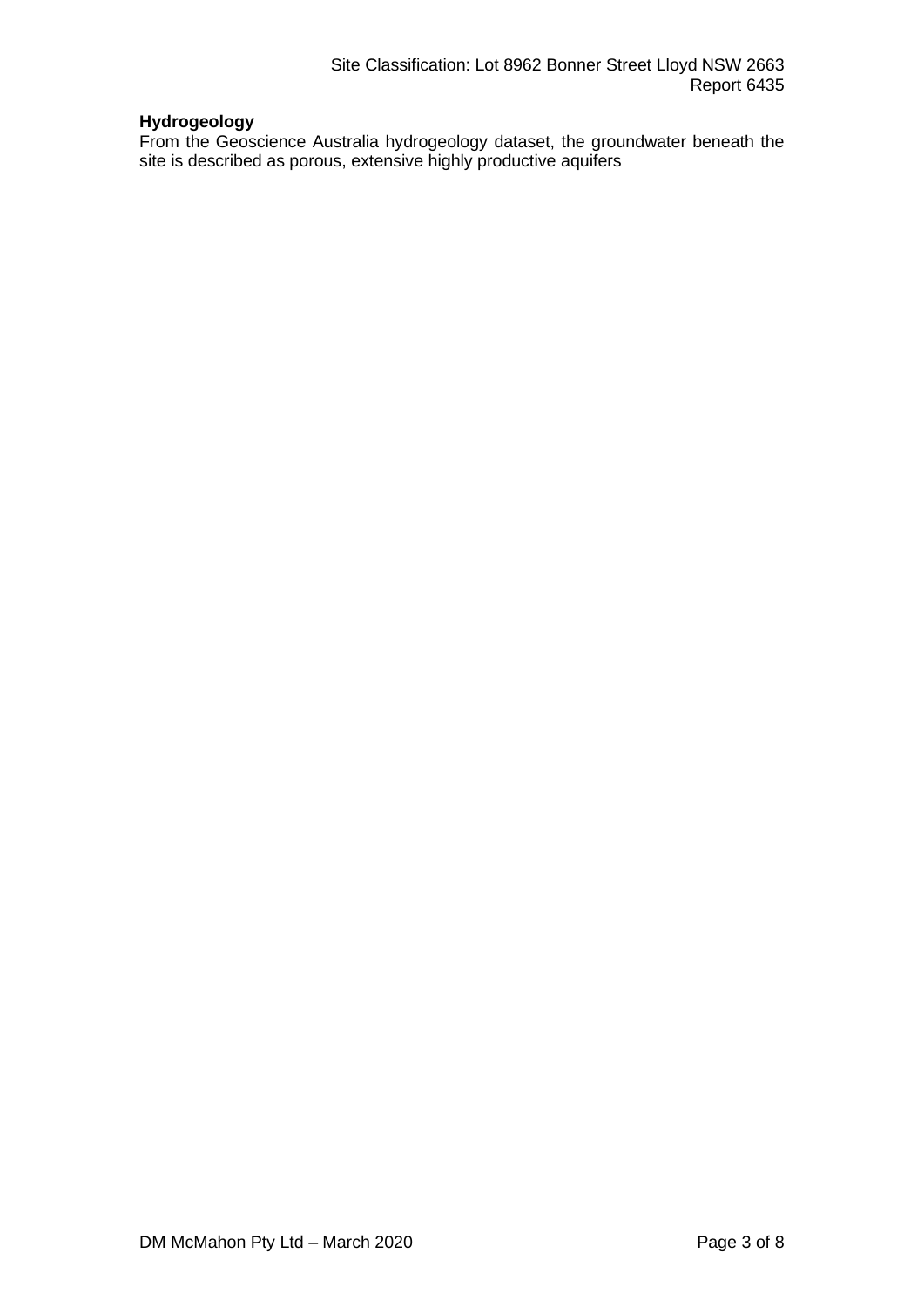# **Site Condition**

Through site investigation, field observations, in situ tests and laboratory analysis the following site geotechnical model has been developed. Details of the general conditions encountered with a field description of the soil, engineering properties and the location of the boreholes can be seen as follows, Table 1, Figure 1.

#### **Table 1:** *Site geotechnical model with field description and observations*

| <b>Soil Origin</b>       | <b>Depth</b><br>(m) | <b>Class</b><br><b>(AS17</b><br>26<br>$-2017)$ | Soil Name /<br><b>Description</b>       | <b>Grain</b><br><b>Size</b> | <b>Primary</b><br><b>Colour</b> | <b>Mottle</b><br><b>Colour</b> | <b>Mois-</b><br>ture | Plas-<br>ticity | <b>Consis-</b><br>tency | <b>Observations</b><br>and/or comments | <b>Engineering</b><br><b>Properties</b> |
|--------------------------|---------------------|------------------------------------------------|-----------------------------------------|-----------------------------|---------------------------------|--------------------------------|----------------------|-----------------|-------------------------|----------------------------------------|-----------------------------------------|
| <b>Borehole 1</b>        |                     |                                                |                                         |                             |                                 |                                |                      |                 |                         |                                        |                                         |
| <b>FILL</b>              | $0.0 -$<br>0.3      | ' CL                                           | <b>Silty CLAY</b>                       | Fine                        | Yellowish<br><b>Brown</b>       | Nil                            | D                    | Low             | Firm                    | $\,$                                   |                                         |
| $\overline{\phantom{0}}$ | 0.3                 | -                                              | Bedrock -<br>Ordovician<br>Metasediment | -                           | $\overline{\phantom{a}}$        | Nil                            | -                    |                 |                         | Refusal at 0.3m on<br>OM.              | Ys<br>Expansivity<br>20-40mm            |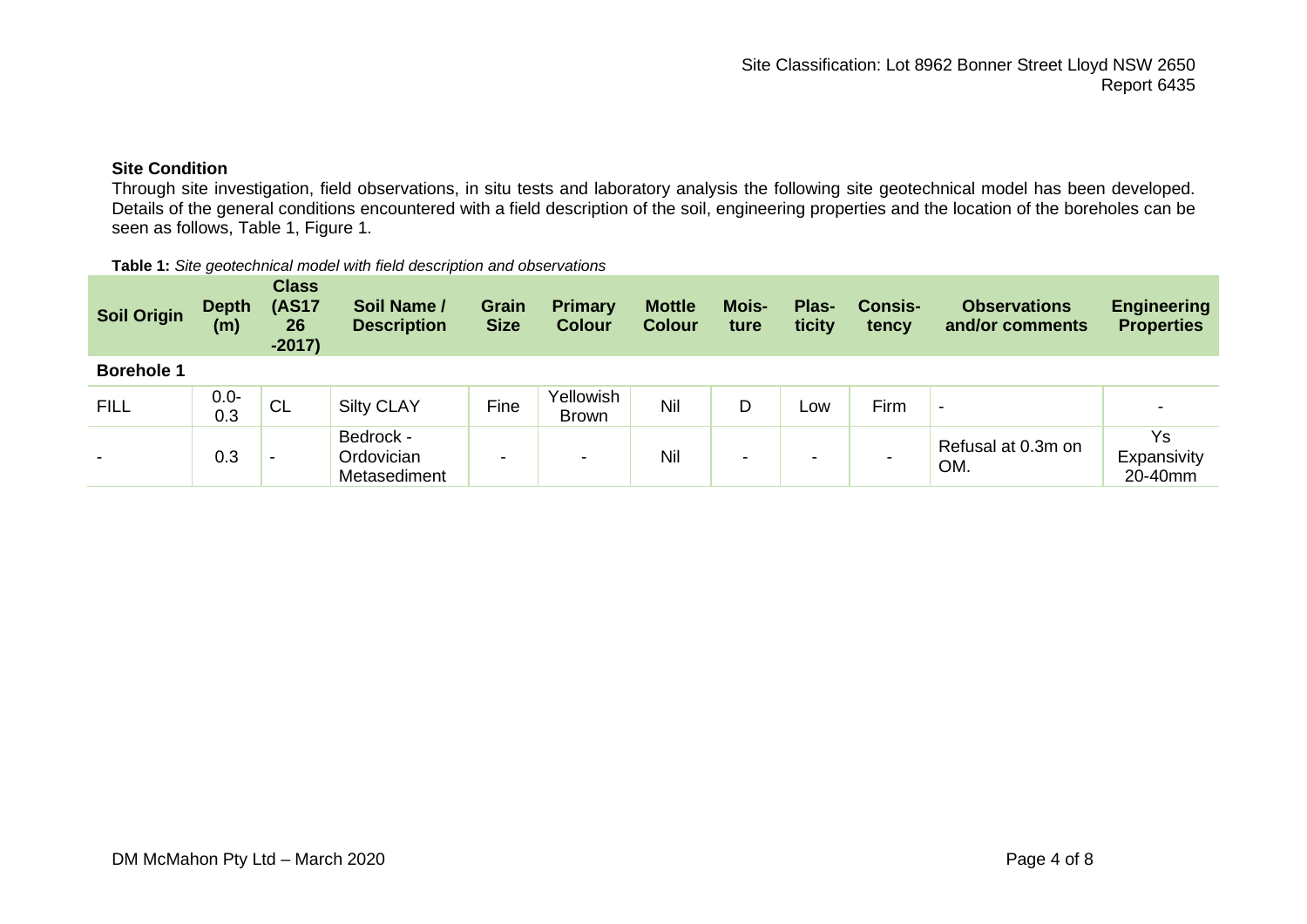Site Classification: Lot 8962 Bonner Street Lloyd NSW 2663 Report 6435



**Figure 1:** *Annotated site plan overlain on aerial photograph depicting borehole locations*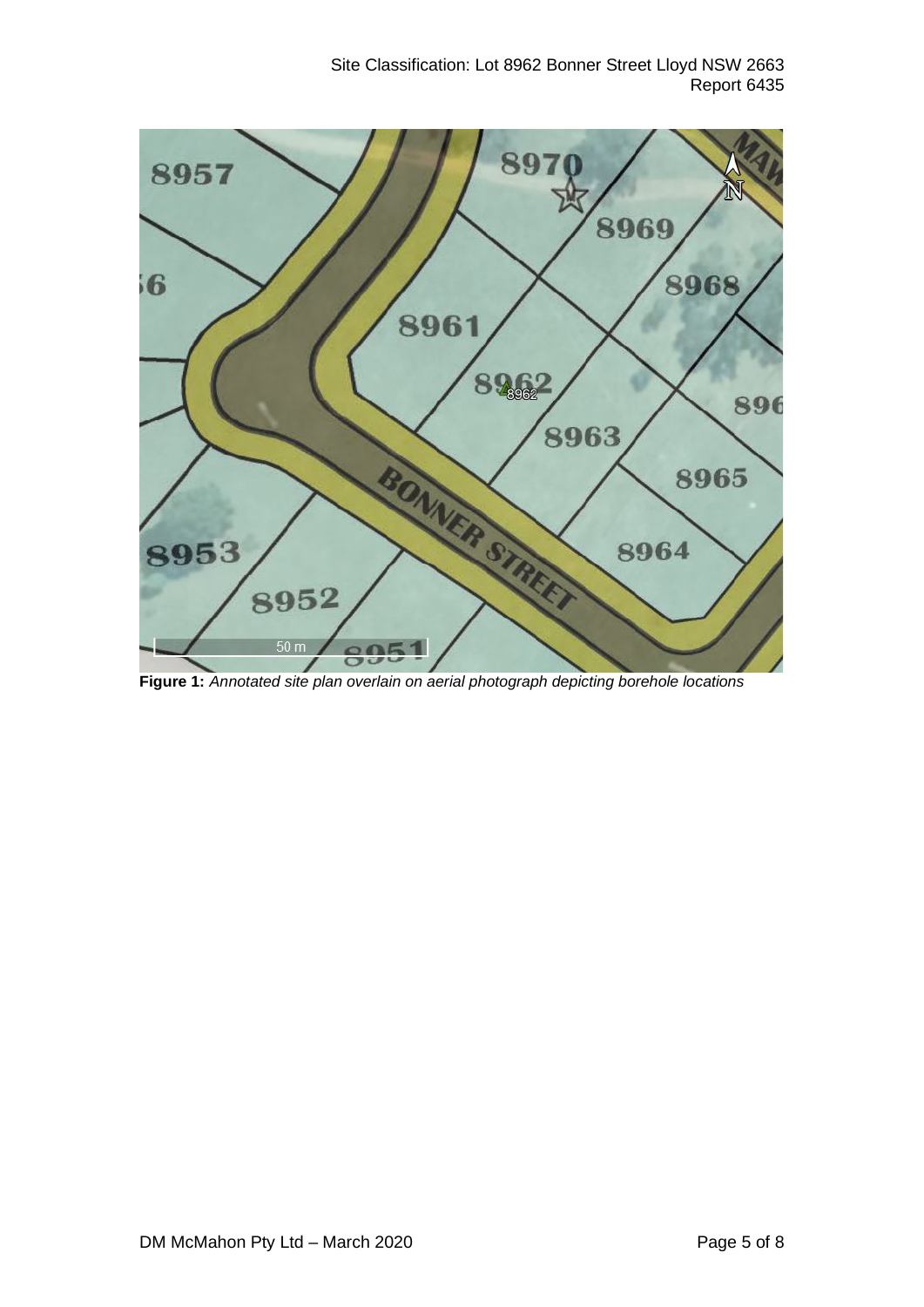# **Site Classification**

Based on the field assessment and laboratory data and assumptions therein the site is classified as **A – Most sand and rock sites with little or no ground movement from moisture changes** by reference to AS2870:2011.

### **Assumptions**

Site investigation and classification was carried out by reference to AS2870:2011. The proposed building is a single storey residential development.

This classification is based on the footings being founded into the underlying ordovician metasedimentary bedrock. If the footings are not into the specified material the site classification will need to be reassessed.

FILL materials where identified on this report are considered as 'controlled fill' in accordance with AS3798 and can be considered suitable for use as foundation/subgrade. Fill certification report ID 'FC19-51'.

Footings may be founded partly on fill and partly on natural material depending on founding depths. As such, footing design may require careful consideration by the structural engineer to minimise potential differential settlement.

An allowable bearing pressure of up to 50kPa and 100kPa for raft slab beams and strip footings respectively may be adopted.

If more than 0.4m of uncontrolled fill is present or placed, or if depth of excavation within the building area extends more than 0.5m below the existing surface, the above classification will need to be reassessed.

Any earthworks on site will be carried out by reference to AS3798: 2007.

If any unconsolidated or saturated soils are encountered during excavation, or conditions that are not alike the above description, the site supervisor should be informed, the work stopped and this office be contacted immediately for further evaluation.

Where trees and large shrubs are removed from the site all roots are to be removed and voids replaced with compacted fill by reference to AS3798:2007.

The soils investigated are all natural ground and no free groundwater was encountered at the time of the investigation.

Site drainage and vegetation limitations are adhered to as per the CSIRO Foundation Management and Footing Performance: A Homeowner's guide, BTF-2011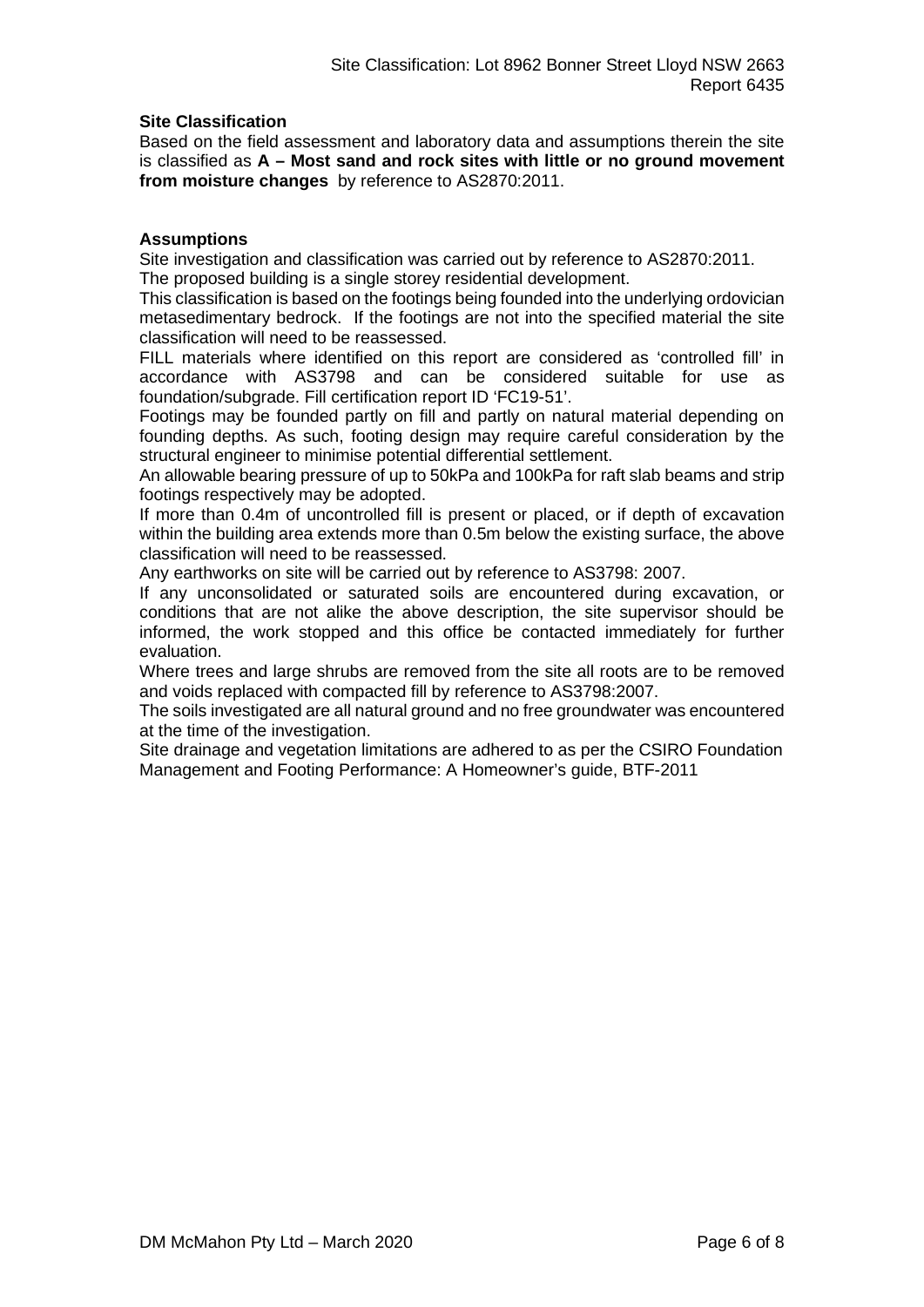# Site Classification: Lot 8962 Bonner Street Lloyd NSW 2663 Report 6435

| <b>Log Column</b>  |                      | <b>Symbol</b>                                                                                                                                                                                                              | <b>Definition</b>                                                                                                                                                                                                                                                                                                                                                                                                          |  |  |
|--------------------|----------------------|----------------------------------------------------------------------------------------------------------------------------------------------------------------------------------------------------------------------------|----------------------------------------------------------------------------------------------------------------------------------------------------------------------------------------------------------------------------------------------------------------------------------------------------------------------------------------------------------------------------------------------------------------------------|--|--|
| <b>Soil Origin</b> |                      | <b>TOPSOIL</b>                                                                                                                                                                                                             | Mantle of surface and/or near-surface soil often but not always defined by high levels of organic<br>material, both dead and living. Remnant topsoils are topsoils that subsequently been buried by<br>other transported soils. Roots of trees may extend significantly into otherwise unaltered soil and<br>the presence of roots is not a sufficient reason for describing a material as topsoil.                        |  |  |
|                    |                      | <b>FILL</b>                                                                                                                                                                                                                | Any material which has been placed by anthropogenic processes                                                                                                                                                                                                                                                                                                                                                              |  |  |
|                    |                      | Alluvial                                                                                                                                                                                                                   | Deposited by streams and rivers                                                                                                                                                                                                                                                                                                                                                                                            |  |  |
|                    |                      | Colluvial                                                                                                                                                                                                                  | Soil and rock debris transported down slope by gravity, with or without the assistance of flowing<br>water and generally deposited in gullies or at the base of slopes. Colluvium is often used to<br>refer to thicker deposits such as those formed from landslides, whereas the term 'slopewash'<br>may be used for thinner and more widespread deposits that accumulate gradually over longer<br>geological timeframes. |  |  |
|                    |                      | Extremely<br>Formed directly from in situ weathering of geological formations. Although this material is of soil<br>weathered<br>strength, it retains the structure and/or fabric of the parent rock material.<br>material |                                                                                                                                                                                                                                                                                                                                                                                                                            |  |  |
|                    |                      | Residual                                                                                                                                                                                                                   | Formed directly from in situ weathering of geological formations. These soils no longer retain<br>any visible structure or fabric of the parent soil or rock material                                                                                                                                                                                                                                                      |  |  |
| Class              |                      | GW                                                                                                                                                                                                                         | Gravel and gravel-sand mixtures, little to no fines                                                                                                                                                                                                                                                                                                                                                                        |  |  |
| (AS1726-<br>2017)  |                      | GP                                                                                                                                                                                                                         | Gravel and gravel-sand mixtures, little to no fines, uniform gravels                                                                                                                                                                                                                                                                                                                                                       |  |  |
|                    |                      | GМ                                                                                                                                                                                                                         | Gravel-silt mixtures and gravel-sand-silt mixtures                                                                                                                                                                                                                                                                                                                                                                         |  |  |
|                    |                      | GC                                                                                                                                                                                                                         | Gravel-clay mixtures and gravel-sand-clay mixtures                                                                                                                                                                                                                                                                                                                                                                         |  |  |
|                    |                      | SW                                                                                                                                                                                                                         |                                                                                                                                                                                                                                                                                                                                                                                                                            |  |  |
|                    |                      |                                                                                                                                                                                                                            | Sand and gravel-sand mixtures, little to no fines                                                                                                                                                                                                                                                                                                                                                                          |  |  |
|                    | Coarse grained soils | <b>SP</b>                                                                                                                                                                                                                  | Sand and gravel-sand mixtures, little to no fines                                                                                                                                                                                                                                                                                                                                                                          |  |  |
|                    |                      | <b>SM</b>                                                                                                                                                                                                                  | Sand-silt mixtures                                                                                                                                                                                                                                                                                                                                                                                                         |  |  |
|                    |                      | SC                                                                                                                                                                                                                         | Sand-clay mixtures                                                                                                                                                                                                                                                                                                                                                                                                         |  |  |
|                    |                      | ML                                                                                                                                                                                                                         | Inorganic silt and very fine sand, rock flour, silty or clayey fine sand or silt with low plasticity                                                                                                                                                                                                                                                                                                                       |  |  |
|                    | soils                | CL, CI                                                                                                                                                                                                                     | Inorganic clays of low to medium plasticity, gravelly clay, sandy clay                                                                                                                                                                                                                                                                                                                                                     |  |  |
|                    |                      | OL                                                                                                                                                                                                                         | Organic silt                                                                                                                                                                                                                                                                                                                                                                                                               |  |  |
|                    |                      | MН<br>CН                                                                                                                                                                                                                   | Inorganic silt<br>Inorganic clays of high plasticity                                                                                                                                                                                                                                                                                                                                                                       |  |  |
|                    | Fine grained         | OН                                                                                                                                                                                                                         | Organic clay of medium to high plasticity, organic silt                                                                                                                                                                                                                                                                                                                                                                    |  |  |
|                    |                      | Pt                                                                                                                                                                                                                         | Peat, highly organic soil                                                                                                                                                                                                                                                                                                                                                                                                  |  |  |
| Soil Name/         |                      | SAND                                                                                                                                                                                                                       | Coarse grained soil                                                                                                                                                                                                                                                                                                                                                                                                        |  |  |
| <b>Description</b> |                      | SILT                                                                                                                                                                                                                       | Fine grained soil - low dry strength, low wet toughness and dilatancy                                                                                                                                                                                                                                                                                                                                                      |  |  |
|                    |                      | <b>CLAY</b>                                                                                                                                                                                                                | Fine grained soil – high dry strength, high wet toughness and plasticity                                                                                                                                                                                                                                                                                                                                                   |  |  |
| <b>Grain Size</b>  |                      | Coarse                                                                                                                                                                                                                     | >2mm                                                                                                                                                                                                                                                                                                                                                                                                                       |  |  |
|                    |                      | Medium                                                                                                                                                                                                                     | $0.06 - 2mm$                                                                                                                                                                                                                                                                                                                                                                                                               |  |  |
|                    |                      | Fine                                                                                                                                                                                                                       | $<$ 0.06 $mm$                                                                                                                                                                                                                                                                                                                                                                                                              |  |  |
| <b>Moisture</b>    |                      | D                                                                                                                                                                                                                          | Dry                                                                                                                                                                                                                                                                                                                                                                                                                        |  |  |
|                    |                      | Т                                                                                                                                                                                                                          | <b>Moderately Moist</b>                                                                                                                                                                                                                                                                                                                                                                                                    |  |  |
|                    |                      | М<br>W                                                                                                                                                                                                                     | Moist<br>Wet                                                                                                                                                                                                                                                                                                                                                                                                               |  |  |
| <b>Plasticity</b>  |                      | Non-plastic                                                                                                                                                                                                                | Not applicable                                                                                                                                                                                                                                                                                                                                                                                                             |  |  |
|                    |                      | Low                                                                                                                                                                                                                        | Only slight pressure is required to roll the thread of soil near the plastic limit. The thread and<br>lump are weak and soft. The dry specimen crumbles into powder with some finger pressure.                                                                                                                                                                                                                             |  |  |
|                    |                      | Medium                                                                                                                                                                                                                     | Medium pressure is required to roll the thread of soil to near the plastic limit. The thread and<br>lump have medium stiffness. The dry specimen breaks into pieces or crumbles with<br>considerable finger pressure.                                                                                                                                                                                                      |  |  |
|                    |                      | High                                                                                                                                                                                                                       | Considerable pressure is required to roll the thread to near the plastic limit. The thread and the<br>lump have very high stiffness. The dry specimen cannot be broken with finger pressure.<br>Specimen will break into pieces between thumb and a hard surface.                                                                                                                                                          |  |  |
| <b>Consistency</b> |                      | Very Soft (VS)                                                                                                                                                                                                             | Exudes between fingers when squeezed in hand                                                                                                                                                                                                                                                                                                                                                                               |  |  |
|                    |                      | Soft (S)                                                                                                                                                                                                                   | Can be moulded by light finger pressure                                                                                                                                                                                                                                                                                                                                                                                    |  |  |
|                    |                      | Firm (F)                                                                                                                                                                                                                   | Can be moulded by strong finger pressure                                                                                                                                                                                                                                                                                                                                                                                   |  |  |
|                    |                      | Stiff (St)                                                                                                                                                                                                                 | Cannot be moulded by fingers                                                                                                                                                                                                                                                                                                                                                                                               |  |  |
|                    |                      | Very Stiff (VSt)                                                                                                                                                                                                           | Can be indented by thumb nail                                                                                                                                                                                                                                                                                                                                                                                              |  |  |
|                    |                      | Hard (H)                                                                                                                                                                                                                   | Can be indented by thumb nail with difficulty                                                                                                                                                                                                                                                                                                                                                                              |  |  |
|                    |                      | Friable (Fr)                                                                                                                                                                                                               | Can be easily crumbled or broken into small pieces by hand                                                                                                                                                                                                                                                                                                                                                                 |  |  |

# **Notes Relating to Results**